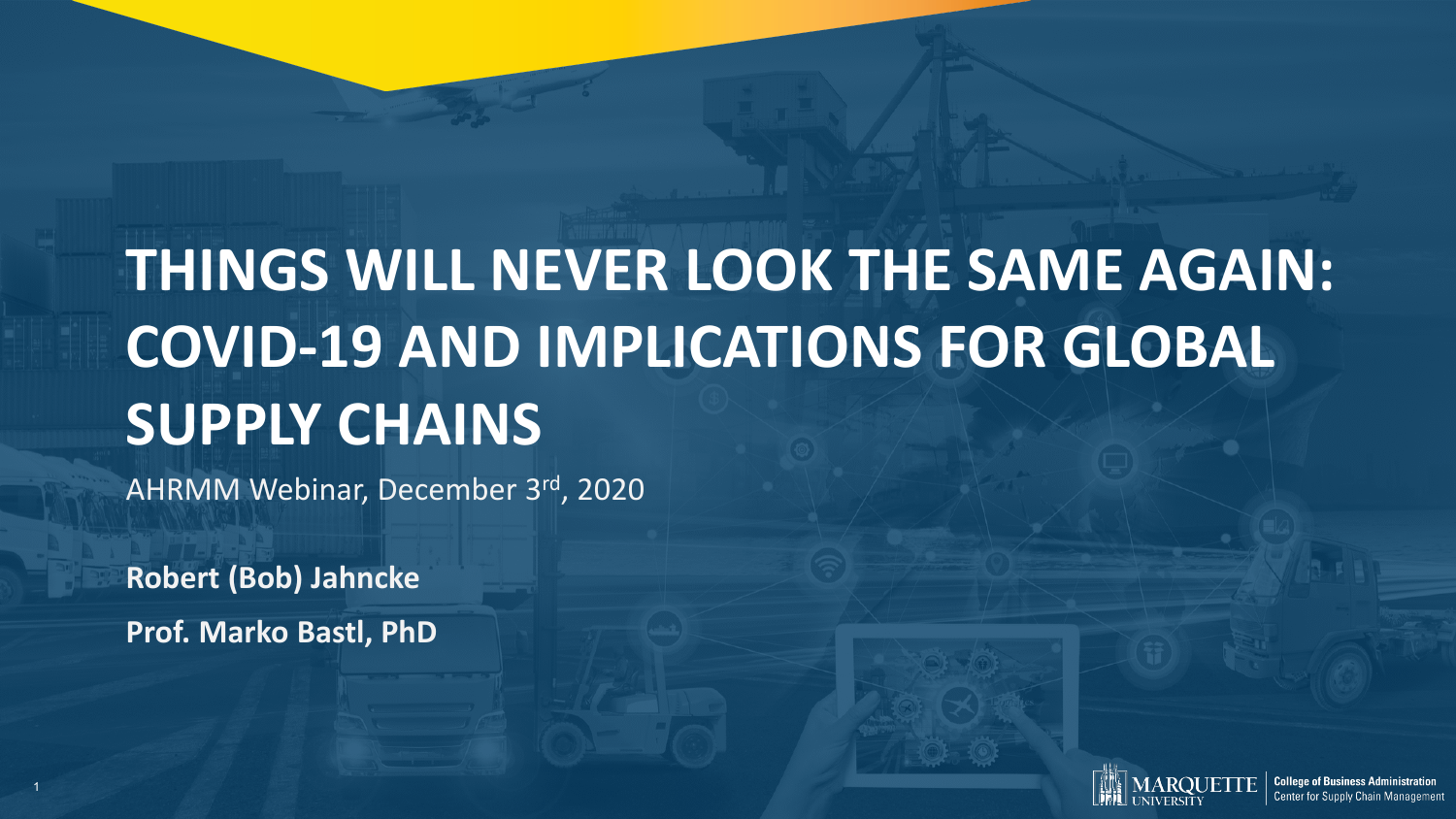### **Your Panelists**



### **Robert (Bob) Jahncke**

Executive Director of Global Logistics and Supply Chain Operations, **Seagate Technology** (Retired),

Sr. Supply Chain Consultant, **True Digital Dossier LLP** (Present)

#### **Education:**

- Bachelor's of Science Degree, Mechanical Engineering, Marquette University; 1978
- Master's of Business Administration Degree, Pepperdine University; 1985

#### **Work Highlights:**

- Over 40 Years of continuous Work Experience including 24 Years (1995-2019) with Seagate Technology; Led Seagate's Global Logistics and Supply Chain Operations organization between 2002 and 2019
- **Recipient of the Seagate Technology "Chairman's Award" for Innovation and Excellence**
- **Seagate Technology Honored as a "Top-25 Global Supply Chain" by Gartner, Inc. (Multiple Occasions between** 2010-2019)
- Sr. Supply Chain Consultant for True Digital Dossier LLP focused on Supply Chain Resiliency via Blockchain Deployment

### **Other:**

- Guest Lecturer on "Logistics and Supply Chain Operations" since 2008 (Graduate & Undergraduate) … Indiana University, San Jose State University, University of Colorado, Colorado State University, Kansas State University, Marquette University
- Guest Speaker on "Logistics Innovation" since 2012 at numerous Global Conferences sponsored by multiple Logistics Services Providers as-well-as at CSCMP (Council of Supply Chain Management Professionals)

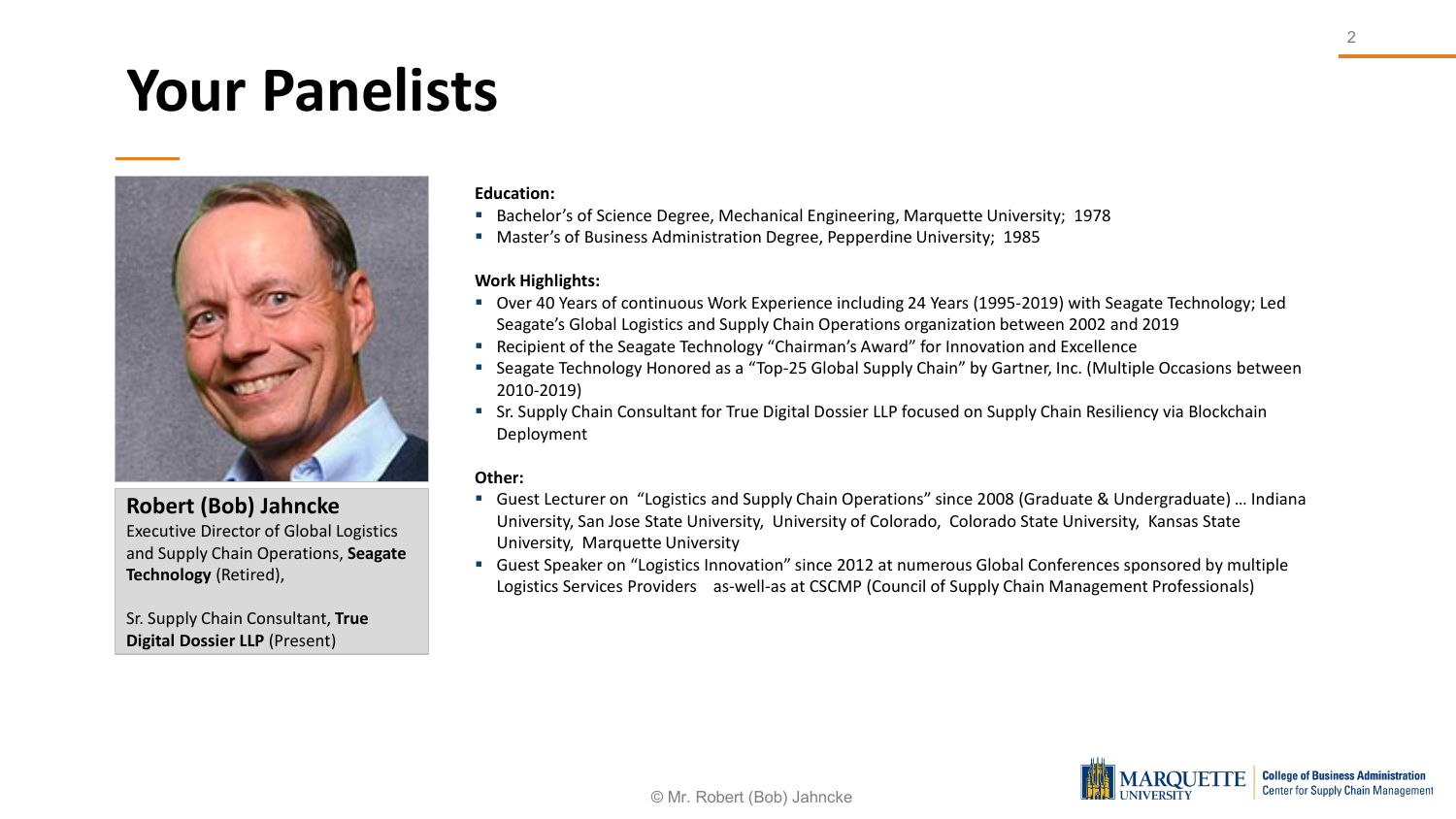### **Your Panelists**



**Prof. Marko Bastl, PhD** Associate Professor of Supply Chain Management, **Marquette University**

#### **Education:**

- BSc, School of Economics and Business, Ljubljana, Slovenia, 1999
- MSc, The University of Warwick, United Kingdom, 2005
- Ph.D. Cranfield School of Management, United Kingdom, 2012

### **Career Highlights:**

- 20 + years of executive and academic experience
- Held various executive positions, last being Head of Corporate Financial and Operational Controlling, Brigl & Bergmeister, Slovenia / Austria
- Worked as a Senior Research Fellow in a renowned Supply Chain Research Centre and Cranfield School of Management in United Kingdom.
- Recipient of multiple awards for excellence in research, ranging from Emerging Scholar Award in 2010 by American Production and Operations Management Society, to 2016 Harold E. Fearon Best Paper Award , awarded by prestigious Journal of Supply Chain Management, for best empirical paper in the field of Operations and Supply Chain Management.
- Currently holds a positions of Associate Professor of Supply Chain Management at Marquette University and position of a Visiting Professor at Cyprus International Institute of Management.

### **Other:**

 Dr. Bastl's research and teaching interests are addressing some of the most topical and critical questions in supply chain management practice and theory. These include for example how to effectively manage multi-tier inter-firm relationships, how to manage risk and improve resilience in supply networks and how to achieve supply chain transparency, to name a few. Dr. Bastl's research has been published in top international journals. Dr. Bastl is also an engaged speaker and lecturer, who has been lecturing to a multitude of audiences, from undergraduate, graduate and PhD students to executive audiences of all seniorities.